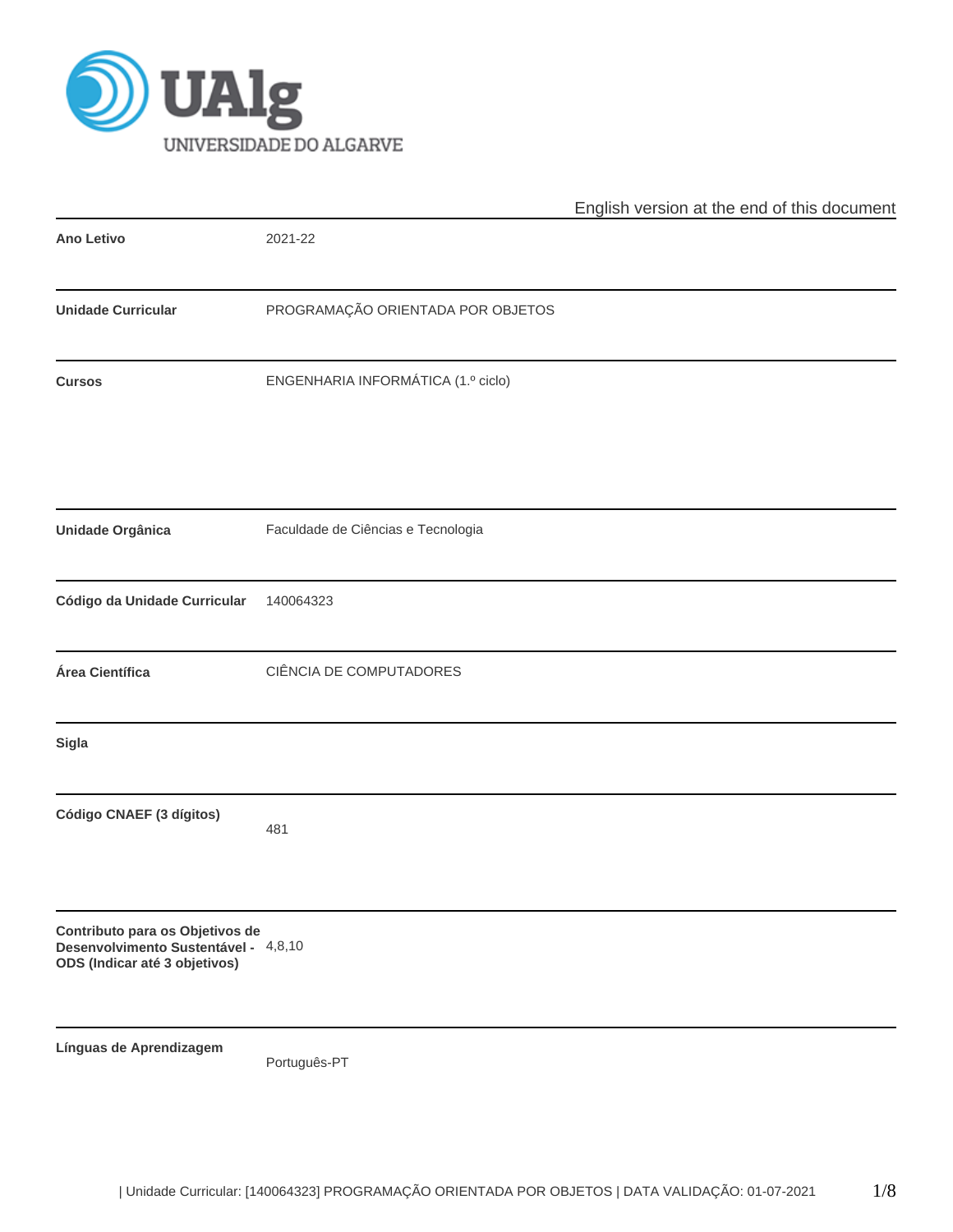

**Modalidade de ensino**

Presencial diurno

**Docente Responsável** José Luís Valente de Oliveira

| <b>I DOCENTE</b>                      | <b>TIPO DE AULA</b> | <b>TURMAS</b>                     | <b>TOTAL HORAS DE CONTACTO (*)</b> |
|---------------------------------------|---------------------|-----------------------------------|------------------------------------|
| Uosé Luís Valente de Oliveira         | PI ·                | T1: PL1                           | 28T: 28PL                          |
| Helder Aniceto Amadeu de Sousa Daniel | DI                  | PL <sub>2</sub> : PL <sub>3</sub> | 56PL                               |

\* Para turmas lecionadas conjuntamente, apenas é contabilizada a carga horária de uma delas.

| <b>ANO</b> | <b>PERIODO DE FUNCIONAMENTO*</b> | <b>HORAS DE CONTACTO</b> | <b>HORAS TOTAIS DE TRABALHO</b> | <b>ECTS</b> |
|------------|----------------------------------|--------------------------|---------------------------------|-------------|
| _റ0        | ິ<br>ےت                          | 28T: 28PL                | 156                             |             |

\* A-Anual;S-Semestral;Q-Quadrimestral;T-Trimestral

## **Precedências**

Sem precedências

## **Conhecimentos Prévios recomendados**

Programação Imperativa

Laboratório de Programação

Algoritmos e Estruturas de Dados

### **Objetivos de aprendizagem (conhecimentos, aptidões e competências)**

No fim desta disciplina os alunos deverão ser capazes de entender e aplicar os princípios e as técnicas de programação orientada por objectos. Em particular, deverão ser capazes de gerar uma especificação UML recorrendo a padrões de desenho e implementar essa especificação na linguagem JAVA.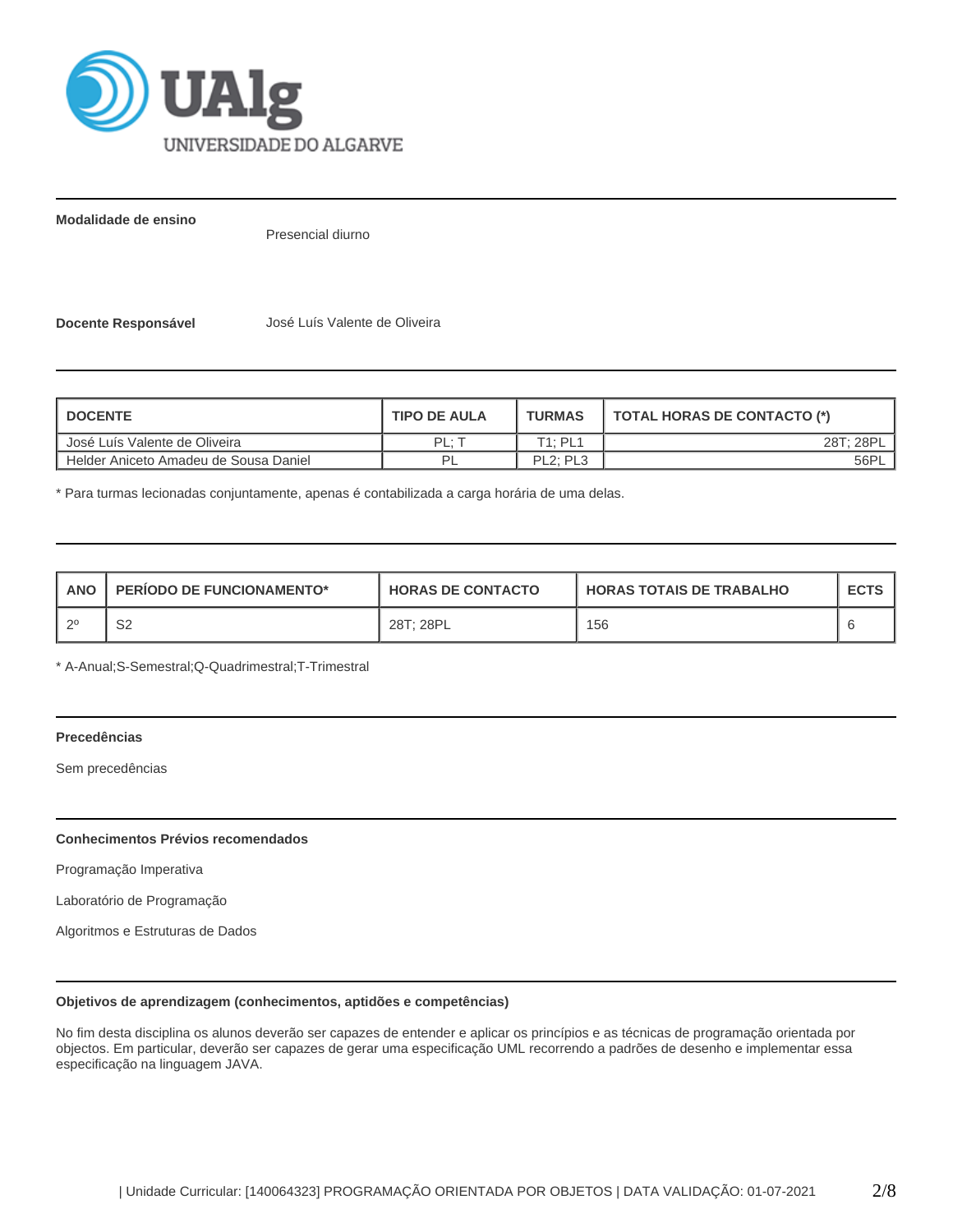

### **Conteúdos programáticos**

- 1. Princípios e conceitos fundamentais da programação orientada por objetos.
- 2. Introdução à modelação orientada por objetos e à UML- Unified Modeling Language.
- 3. Projeto de classes
- 4. Herança, polimorfismo e binding
- 5. Interfaces
- 6. Gestão de erros e exceções
- 7. Classes aninhadas
- 8. Padrões de projeto fundamentais: Template Method, Strategy, Iterator, Composite
- 9. Classes e métodos genéricos
- 10. Java Collection Framework
- 11. Streams
- 12. Internet networking (java.net)

### **Metodologias de ensino (avaliação incluída)**

Método clássico de ensino e aprendizagem para as disciplinas científico-tecnológicas.

Aulas teóricas expositivas com recurso ao quadro e projector de video.

Aulas práticas com tutoriais, problemas e mini-projectos de programação, incluindo actividades que vão desde a modelação, implementação e depuração.

A disciplina adota a modalidade de avaliação por frequência, nos termos do art. 9, no. 1, b) do Regulamento Geral de Avaliação da Universidade do Algarve, de 31 de agosto de 2016, sem exame.

A nota final será obtida pela média ponderada dos trabalhos práticos realizados individualmente ou em grupo. Quando um trabalho for realizado em grupo, a nota do trabalho é convertida numa nota individual no momento da validação do trabalho. A nota do trabalho é, portanto, individual e está dependente do desempenho de cada elemento do grupo.

As validações dos trabalhos são pois individuais e poderão ser colocadas questões de índole teórica e/ou prática sobre qualquer dos tópicos da disciplina.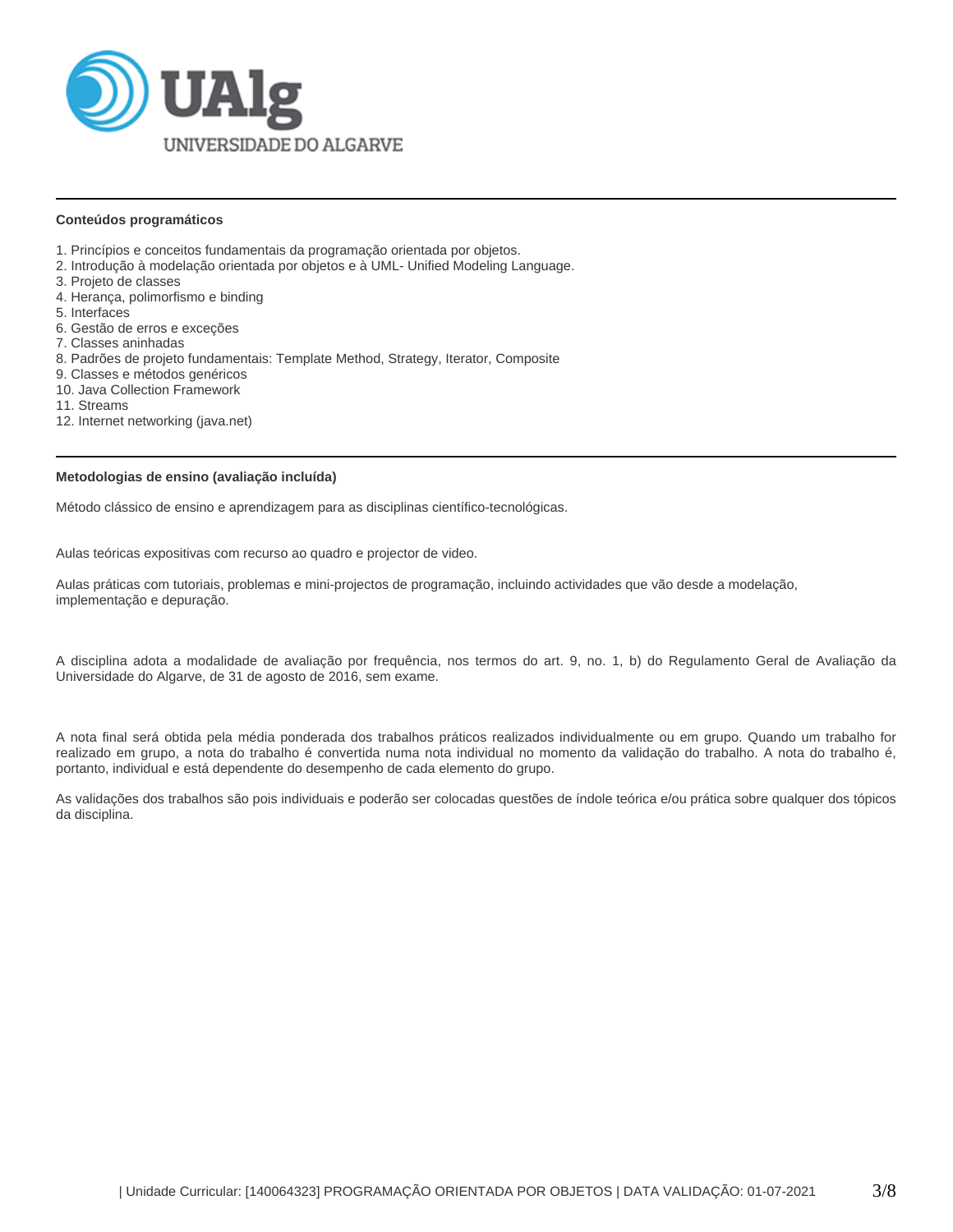

## **Bibliografia principal**

[Referência principal]

Horstmann, Big Java: Early Objects 7th ed, Wiley, December 2018. ISBN: 978-1-119-49909-1

[Referência complementar sobre padrões de projeto] Erich Gamma, Richard Helm, Ralph Johnson, John Vlissides. Design Pattern Elements of Reusable Object-Oriented Software, Addison-Wesley, 1995

[Referência complementar sobre UML]

UML Quick Ref: http://www.uml.org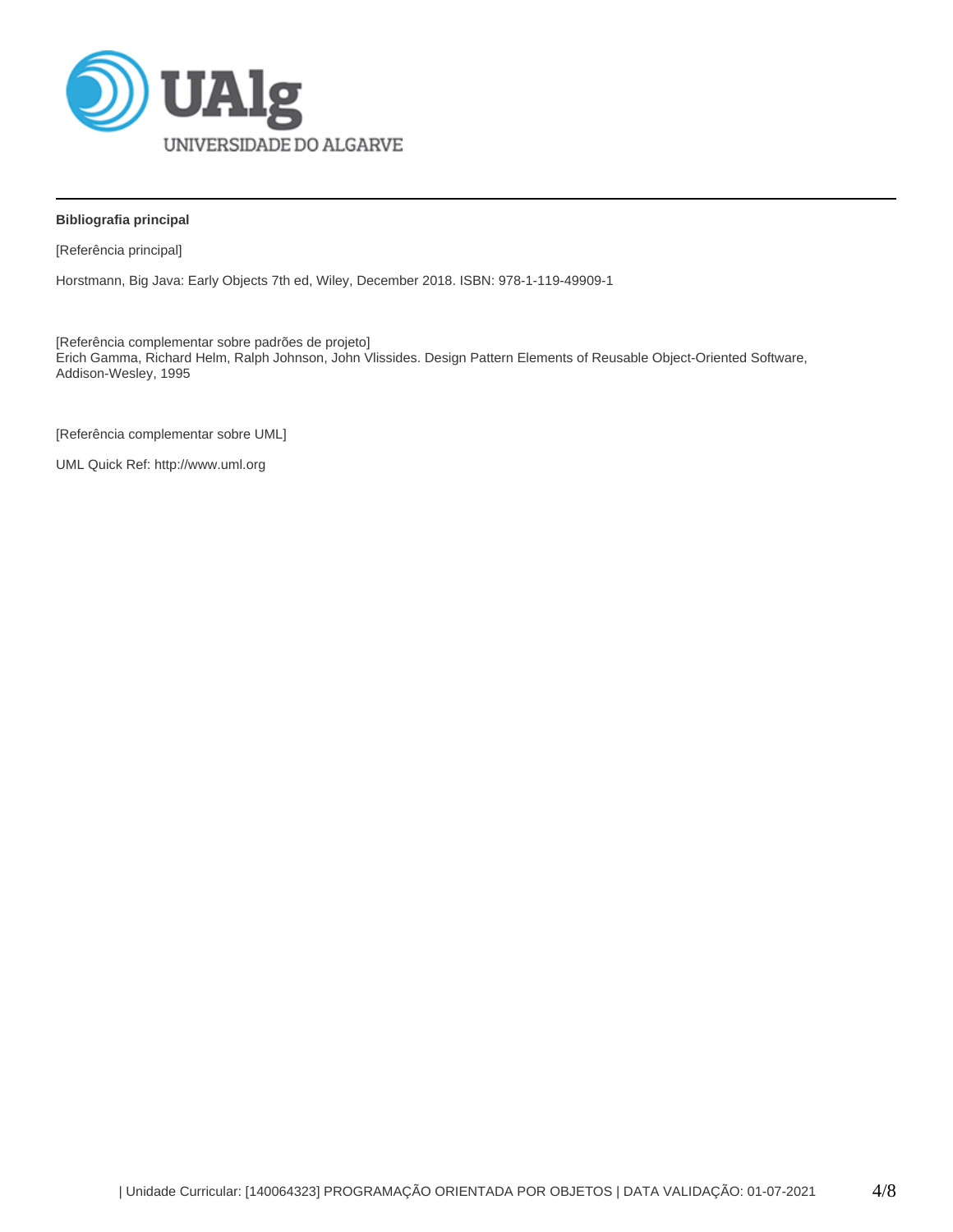

| <b>Academic Year</b>                                                                                   | 2021-22<br>OBJECT-ORIENTED PROGRAMMING     |  |  |  |  |  |
|--------------------------------------------------------------------------------------------------------|--------------------------------------------|--|--|--|--|--|
| <b>Course unit</b>                                                                                     |                                            |  |  |  |  |  |
| <b>Courses</b>                                                                                         | INFORMATICS (COMPUTER SCIENCE) (1st Cycle) |  |  |  |  |  |
| <b>Faculty / School</b>                                                                                | FACULTY OF SCIENCES AND TECHNOLOGY         |  |  |  |  |  |
| <b>Main Scientific Area</b>                                                                            |                                            |  |  |  |  |  |
| Acronym                                                                                                |                                            |  |  |  |  |  |
| <b>CNAEF code (3 digits)</b>                                                                           | 481                                        |  |  |  |  |  |
| <b>Contribution to Sustainable</b><br><b>Development Goals - SGD</b><br>(Designate up to 3 objectives) | 4, 8, 10                                   |  |  |  |  |  |
| Language of instruction                                                                                | Português-PT                               |  |  |  |  |  |
| <b>Teaching/Learning modality</b>                                                                      | Daytime presential                         |  |  |  |  |  |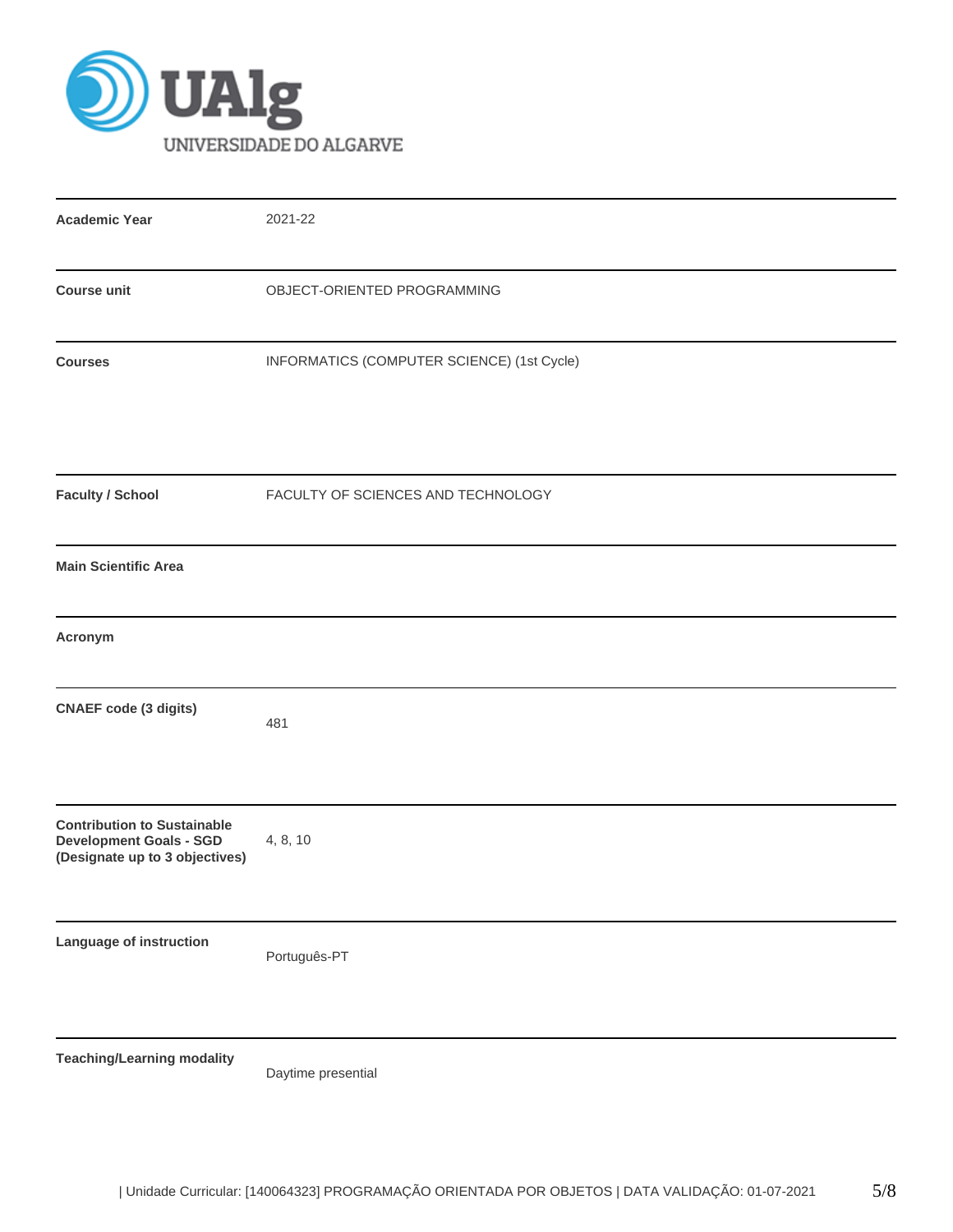

**Coordinating teacher** José Luís Valente de Oliveira

| <b>Teaching staff</b>                 | <b>Type</b> | <b>Classes</b>                    | Hours (*) |
|---------------------------------------|-------------|-----------------------------------|-----------|
| José Luís Valente de Oliveira         | PL:         | T1: PL1                           | 28T: 28PL |
| Helder Aniceto Amadeu de Sousa Daniel | PI          | PL <sub>2</sub> : PL <sub>3</sub> | 56PL      |

\* For classes taught jointly, it is only accounted the workload of one.

| r. |                |    | o    |    |    |     | Total |
|----|----------------|----|------|----|----|-----|-------|
|    | $\Omega$<br>∠⊂ | ΠС | II28 | ШΟ | ШC | IІC | эc    |

T - Theoretical; TP - Theoretical and practical ; PL - Practical and laboratorial; TC - Field Work; S - Seminar; E - Training; OT - Tutorial; O - Other

# **Pre-requisites**

no pre-requisites

## **Prior knowledge and skills**

Imperative Programming

Programming Lab

Algorithms and Data Structures

## **The students intended learning outcomes (knowledge, skills and competences)**

1. Enumerate, describe, and justify the object-oriented concepts, principles, and techniques.

- 2. Application modeling using UML, emphazing on architectural aspects (diagrams of classes and objects)
- 3. To Select and employ fundamental design patterns.
- 4. To use JAVA as a object-oriented programming language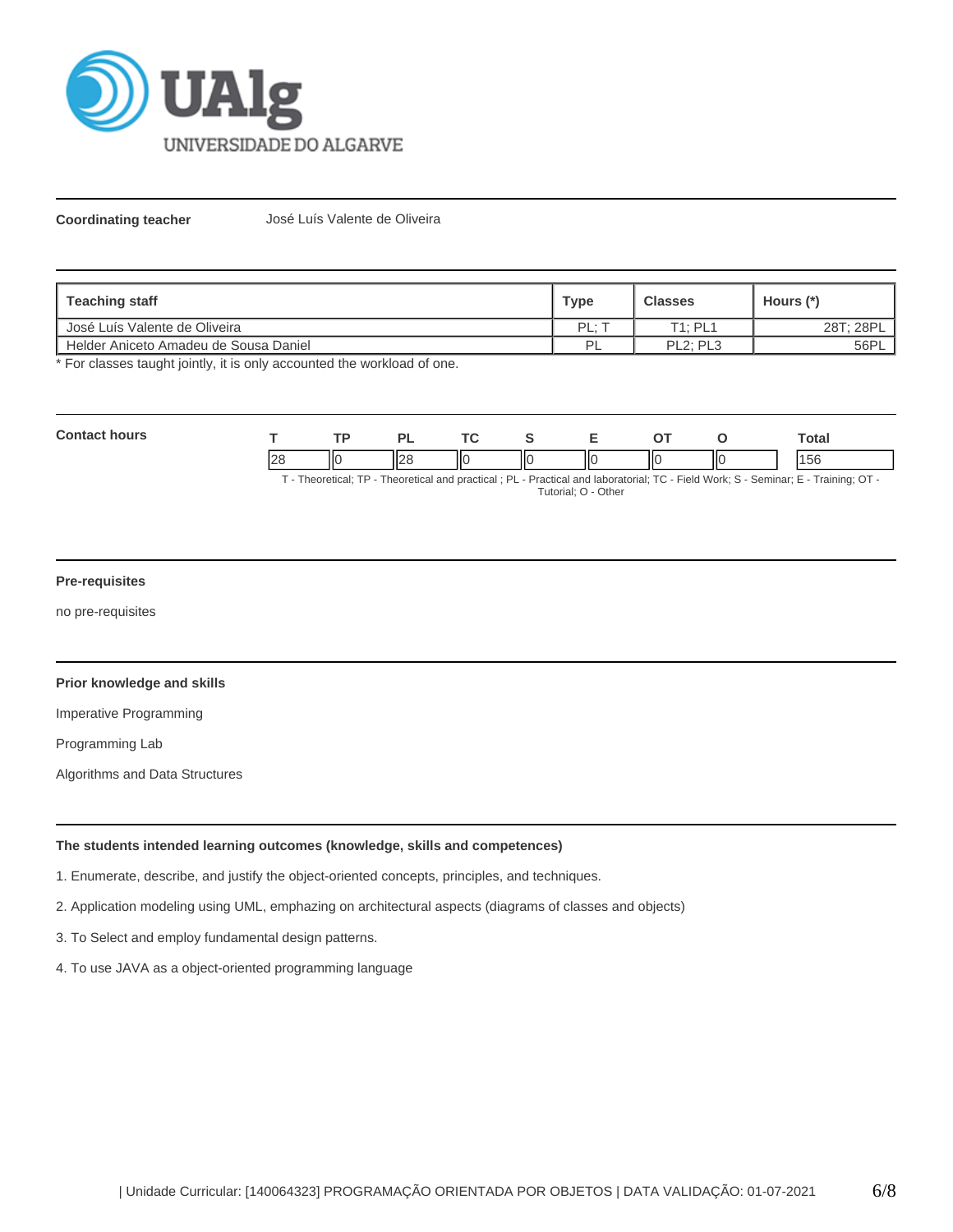

### **Syllabus**

- 1. Object-Oriented concepts and principles;
- 2. Introduction to Object Oriented Modelling and UML (Unified Modelling Language);
- 3. Designing classes
- 4. Inheritance, polymorphims, and binding
- 5. Interfaces
- 6. Exceptions and Error Handling
- 7. Nested classes
- 8. Fundamental Design Patterns : Template Method, Strategy, Iterator, Composite
- 9. Generics
- 10. Java Collection Framework
- 11. Stream processing
- 12. Internet networking (java.net)

### **Teaching methodologies (including evaluation)**

Classic method of teaching and learning for scientific-technological subjects.

Lectures using the board and video projector.

Hands-on lab classes with tutorials, problems, and programming mini-projects, including activities ranging from modeling, implementation, and debugging.

The subject adopts the modality of assessment by frequency, pursuant to art. 9, no. 1, b) of the General Evaluation Regulation of the University of Algarve, of August 31, 2016, without exam.

The final grade will be obtained by the weighted average of practical work carried out individually or in groups. When a work is carried out in a group, the work grade is converted into an individual grade at the time of work validation. The grade of the work is, therefore, individual and depends on the performance of each member of the group.

The validations of the works are therefore individual and theoretical and/or practical questions may be asked about any of the topics of the course.